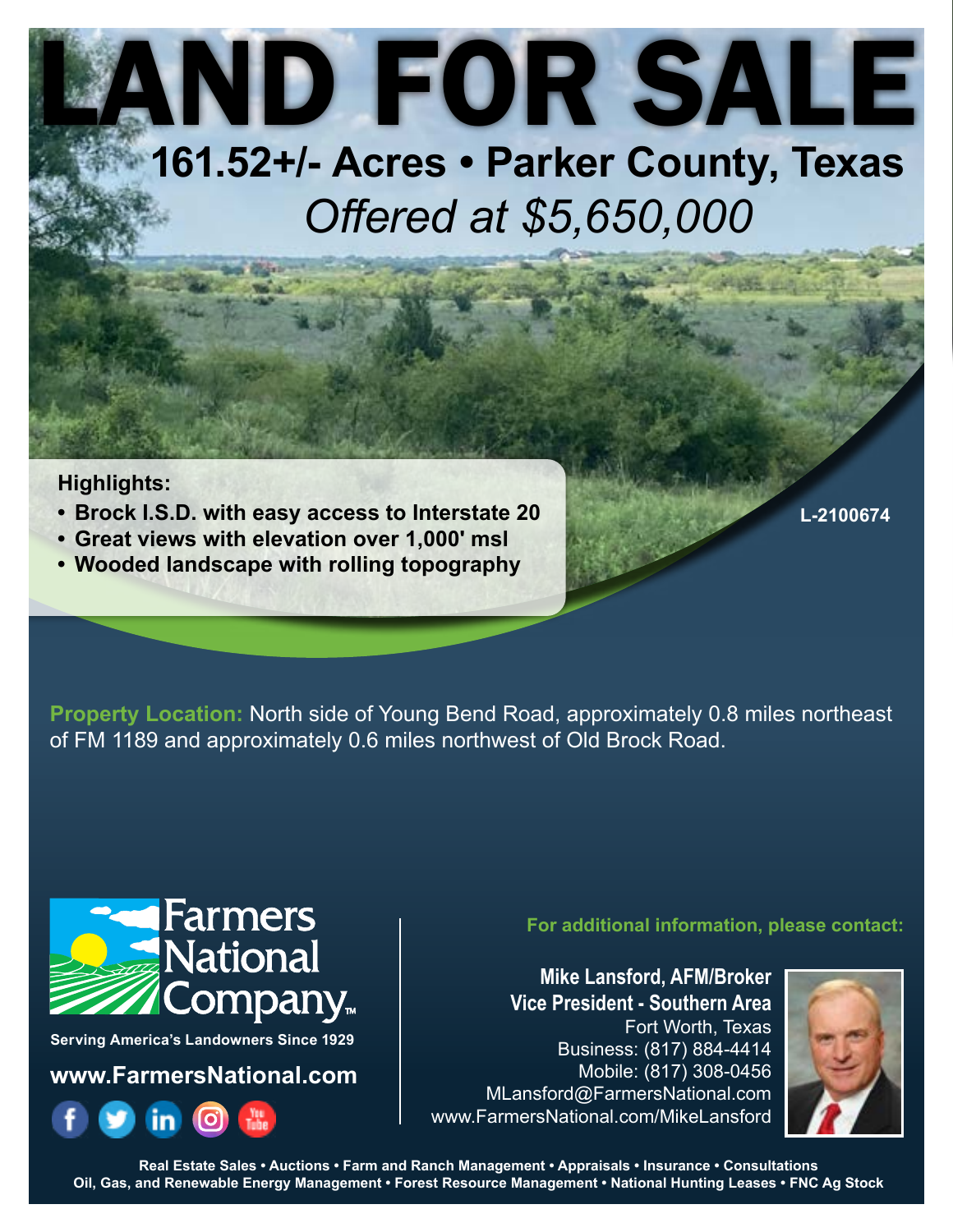### **Property Information**

**Legal Description:** Part of the M. A. W. Taylor Survey, Abstract No. 2071; and the Leon County School Lands, Abstract No. 799.

**Property Description:** The property consists of open native pastures, rolling hillsides and wooded areas surrounding earthen stock tanks. Adjacent properties consist of single family residences to the west and south, and larger undeveloped ranch land to the north and east. Young Bend Road is a two lane, asphalt paved road that leads directly to the central portion of the city of Brock.

**Farm Data:** Pasture 161.52 acres

**2020 Taxes:** R000045685 - \$152.16 R000063641 - \$148.12

**Price:** \$5,650,000

#### **Aerial Map**



Information provided was obtained from sources deemed reliable, but the broker makes no guarantees as to its accuracy. All prospective buyers are urged to inspect the property, its title and to rely on their own conclusions. Seller reserves the right to refuse any or all offers submitted and may withdraw the property from offering without notice. Farmers National Company and its representatives on the reverse side are the Designated Agents for the seller.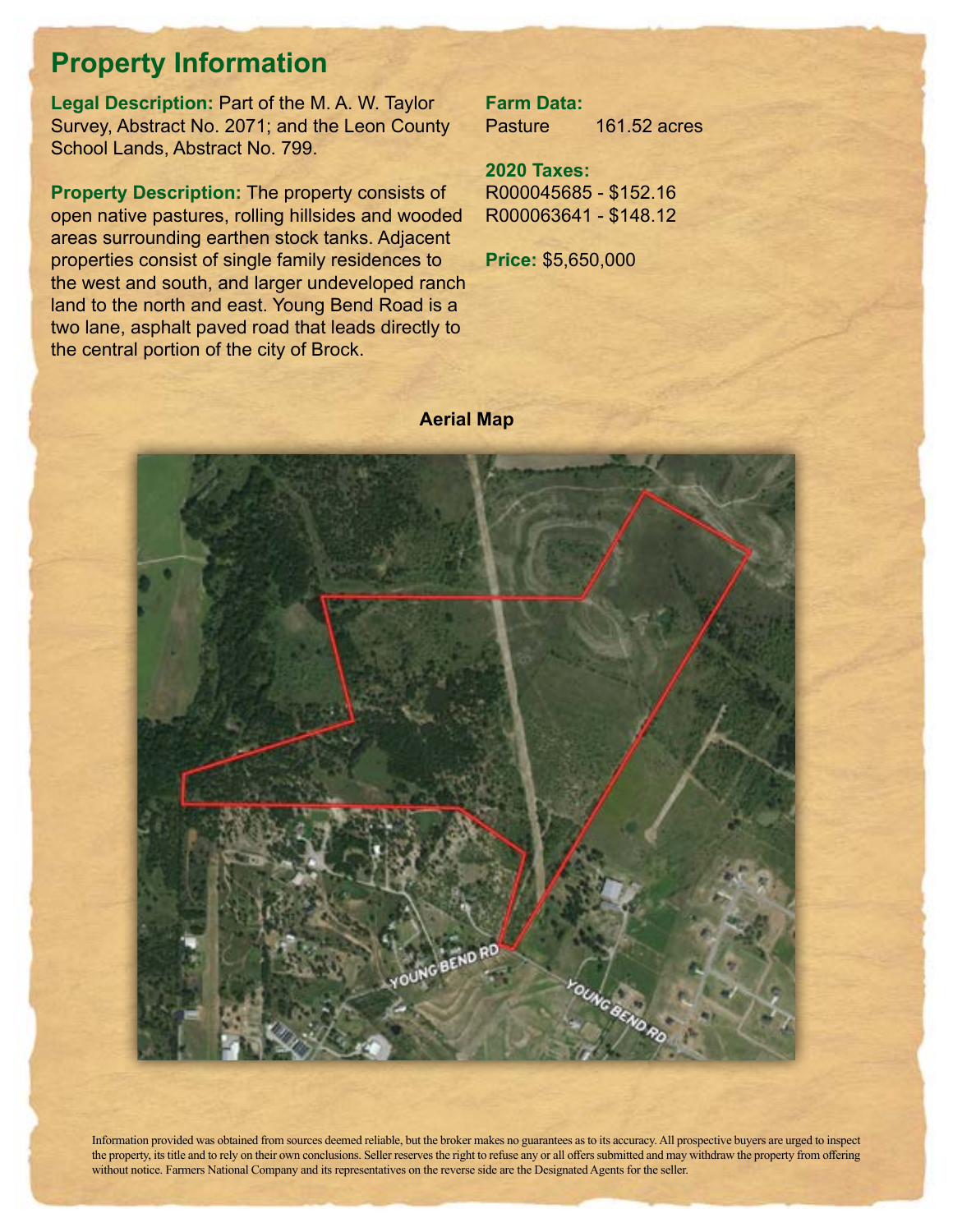



**Little Bluestem OneOak Pipeline ROW Looking South**



**Stock Tank in the Middle Stock Tank on the North**